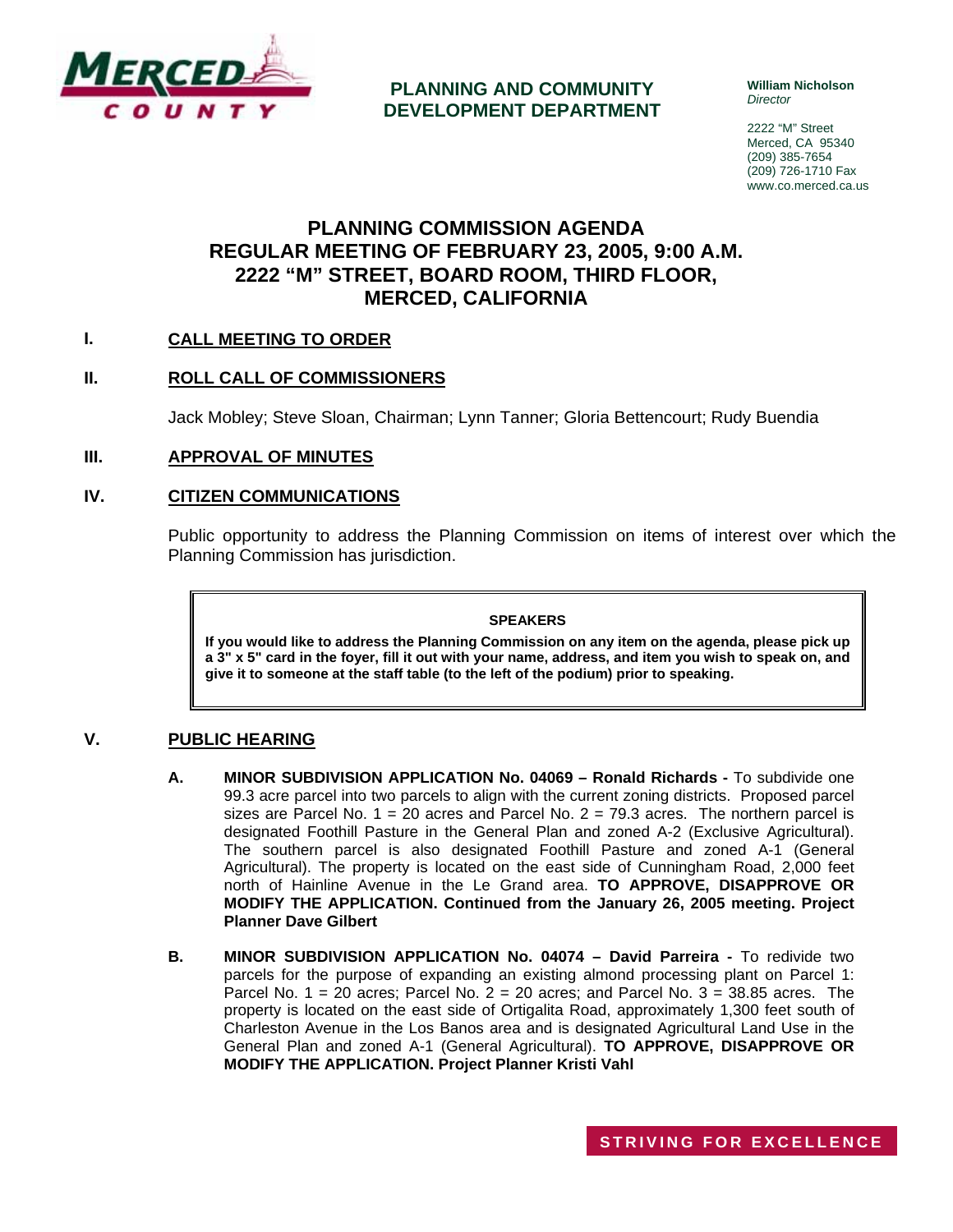- **C. MINOR SUBDIVISION APPLICATION No. 04077 Bert & Nancy Crane** To subdivide a 57.8 acre parcel into two parcels; Parcel  $1 = 28.8$  acres and Parcel  $2 = 29.0$  acres. The project is located on the south side of Cottonwood Road, 1,760 feet west of Highway 33 in the Gustine area. The project site is designated as Agricultural land use in the General Plan and zoned A-1 (General Agricultural). **TO APPROVE, DISAPPROVE OR MODIFY THE APPLICATION. Project Planner Dave Gilbert**
- **D. MAJOR SUBDIVISION APPLICATION No. 04012 "Estancia" Flansberg and Rucker –** To subdivide 35 acres into 25 one acre parcels located west of Hillcrest Drive approximately  $1/8<sup>th</sup>$  of a mile south of Old Lake Road. The property is designated Merced Rural Residential Center-Agricultural Residential land use in the General Plan and zoned A-R (Agricultural Residential). **TO APPROVE THE NEGATIVE DECLARATION AND APPROVE, DISAPPROVE OR MODIFY THE APPLICATION. Project Planner Keith Woodcock**
- **E. CONDITIONAL USE PERMIT APPLICATION NO. 03011 Ed and Mary Gomes** To construct a new dairy facility to support 5,600 animal units on a 1,213 acre project site. The property is located on the west side of Coyote Road and on the north side of State Highway 152 in the El Nido area and is designated Agricultural in the General Plan and zoned A-1 (General Agricultural). **TO CERTIFY THE FINAL ENVIRONMENTAL IMPACT REPORT, AND TO APPROVE, MODIFY OR DISAPPROVE THE APPLICATION, AND ADOPT THE FINDINGS OF FACT AND MITIGATION MONITORING PROGRAM. Project Planner James Holland**
- **F. CONDITIONAL USE PERMIT APPLICATION No. 03008 Betty Dart** To allow the excavation of 250,000 cubic yards of sand and dirt over a five year period in order to level land for future farming operations. The maximum depth of excavation would be 25 feet as measured from the highest existing grade. The property is located on the north side of Shaw Avenue and 330 feet east of Shaffer Road in the Winton Area. The property is designated Agricultural in the General Plan and zoned A-1 (General Agricultural) (25.5 acres). **TO APPROVE THE MITIGATED NEGATIVE DECLARATION AND APPROVE, DISAPPROVE OR MODIFY THE APPLICATION. Project Planner Keith Woodcock**
- **VI. CORRESPONDENCE**
- **VI. GENERAL BUSINESS**
- **VII. DIRECTOR'S REPORT**
- **VIII. ADJOURNMENT**

#### **APPEALS**

Any person may appeal any action of the Planning Director or Planning Commission within five (5) calendar days after the day the action is made. [Within ten (10) calendar days of action on subdivisions]. The deadline for appeals of Planning Commission actions, excluding subdivisions, is 5:00 p.m. on the Monday following the Planning Commission meeting. Please note that appeals may not be submitted on days that the County is officially closed.

Appeals of Planning Director's actions may be filed with the Planning Department and appeals of Planning Commission actions may be filed with the Clerk of the Board of Supervisors. Appeals must state appellant's name, action appealed and reasons for appeal. A filing fee set by Resolution of the Board of Supervisors must be submitted with the written appeal.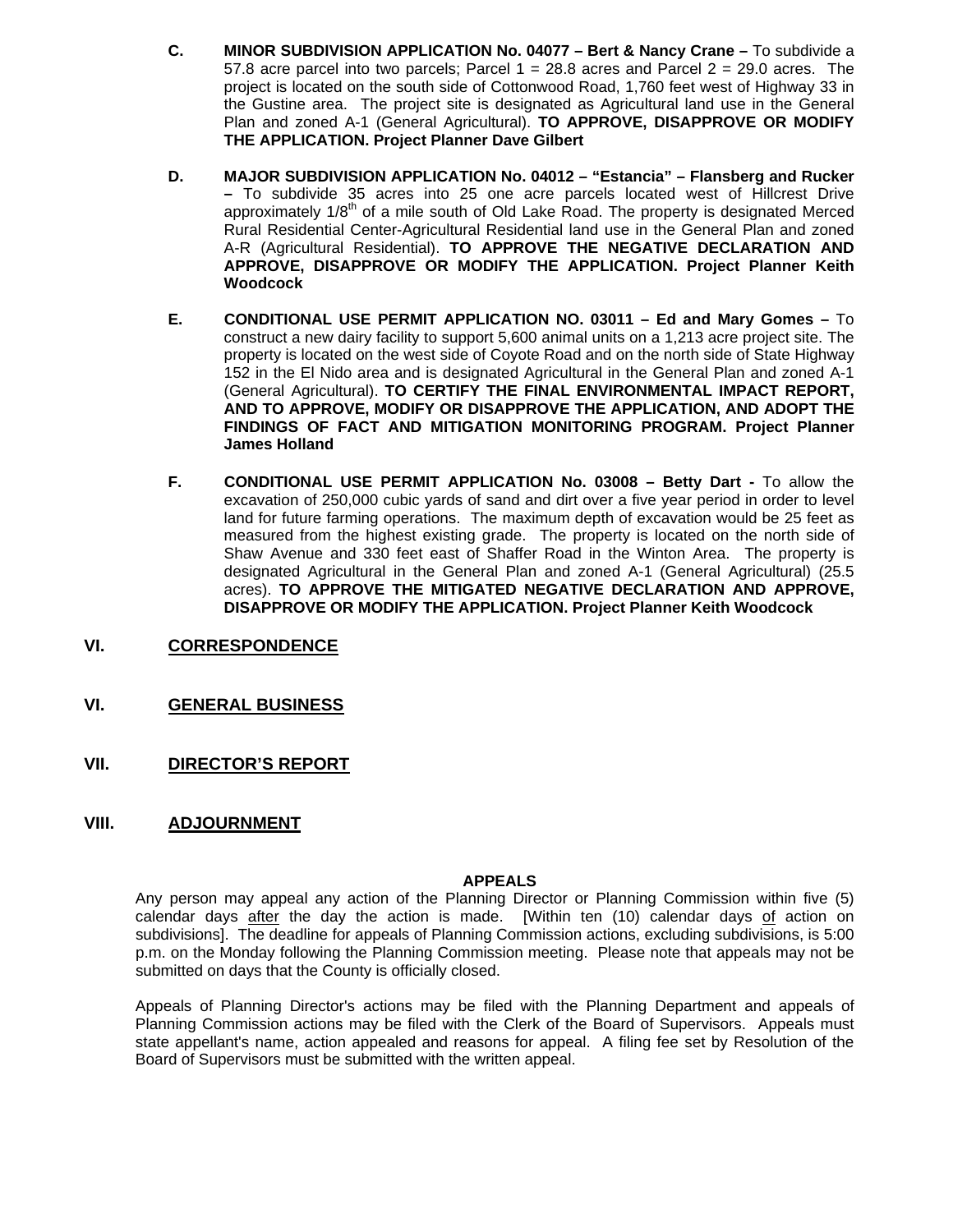# **MERCED COUNTY PLANNING COMMISSION MINUTES FOR MEETING OF FEBRUARY 23, 2005**

A recording on tape and original minutes (for reference purposes only) of the Merced County Planning Commission meeting of February 23, 2005, are available in the Merced County Planning and Community Development Department, 2222 "M" Street, Second Floor, Merced, California.

# **I. CALL MEETING TO ORDER**

The regularly scheduled meeting of the Merced County Planning Commission was called to order at 9:13 a.m., on February 23, 2005, in the Board Chambers located at 2222 "M" Street, Third Floor, Merced, California.

# **II. ROLL CALL OF COMMISSIONERS**

| <b>Commissioners Present:</b> | <b>Commissioner Jack Mobley</b><br>Commissioner Steve Sloan-Chairman<br><b>Commissioner Lynn Tanner</b><br><b>Commissioner Gloria Bettencourt</b><br><b>Commissioner Rudy Buendia</b>                                             |
|-------------------------------|-----------------------------------------------------------------------------------------------------------------------------------------------------------------------------------------------------------------------------------|
| <b>Staff Present:</b>         | William Nicholson, Planning and Community Development<br>Director<br>Keith Woodcock, Assistant Director<br>Kim Lewallen, Recording Secretary<br>Kristi Vahl, Planner I<br>Dave Gilbert, Planner III<br>James Holland, Planner III |
| Legal Staff:                  | Fernanda Saude, Senior Deputy County Counsel                                                                                                                                                                                      |

Commissioners Absent: None

# **III. APPROVAL OF MINUTES**

**M/S MOBLEY - BUENDIA, AND CARRIED BY A VOTE OF 5 - 0, THE PLANNING COMMISSION APPROVED THE MINUTES OF FEBRUARY 9, 2005.**

# **IV. CITIZEN COMMUNICATIONS**

None

# **V. PUBLIC HEARINGS**

**A. MINOR SUBDIVISION APPLICATION No. 04069 – Ronald Richards -** To subdivide one 99.3 acre parcel into two parcels to align with the current zoning districts. Proposed parcel sizes are Parcel No.  $1 = 20$  acres and Parcel No.  $2 = 79.3$  acres. The northern parcel is designated Foothill Pasture in the General Plan and zoned A-2 (Exclusive Agricultural). The southern parcel is also designated Foothill Pasture and zoned A-1 (General Agricultural). The property is located on the east side of Cunningham Road, 2,000 feet north of Hainline Avenue in the Le Grand area. **TO APPROVE, DISAPPROVE OR MODIFY THE APPLICATION. Continued from the January 26, 2005 meeting. Project Planner Dave Gilbert** 

Planner Dave Gilbert presented the Staff Report and Recommendation dated February 23, 2005.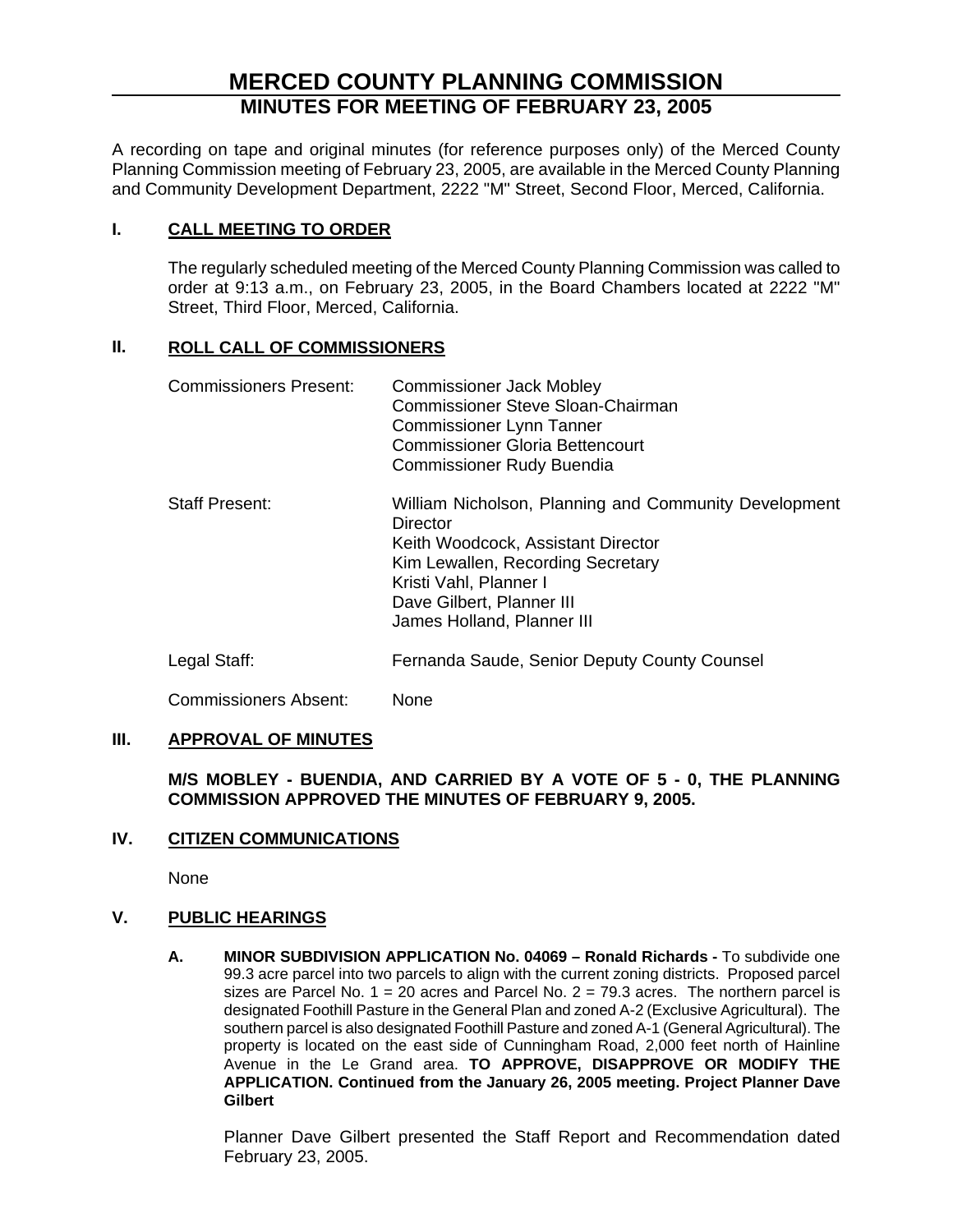**Page 2** 

The public hearing opened at 9:21 a.m.

Ronald Richards, applicant, stated that he is available to answer any questions the Commission may have.

Chairman Sloan asked Mr. Richards if the property portion on the west is irrigated with a well. Mr. Richards replied that part of it is in a district and there are no private wells on his private.

Commissioner Mobley asked if his reason for the split is for estate planning. Mr. Richards replied that he just trying to utilize the A-1 zoned part of the parcel.

Larry Bowers, B.C.A. and representing the applicant, states that the Le Grand MAC approves of this proposal. The strip of land that is in the A-2 zone is only 5 ft. wide, so with all building setbacks, it can't be used for anything other than a strip of land.

The public hearing closed at 9:25 a.m.

**MOTION: M/S TANNER - MOBLEY, AND CARRIED BY A VOTE OF 5 - 0, THE PLANNING COMMISSION DENIES MINOR SUBDIVISION APPLICATION No. 04069 DUE TO THE INABILITY TO MAKE THE LISTED FINDINGS AND CONDITIONS IN THE STAFF REPORT.** 

**B. MINOR SUBDIVISION APPLICATION No. 04074 – David Parreira -** To redivide two parcels for the purpose of expanding an existing almond processing plant on Parcel 1: Parcel No.  $1 = 20$  acres; Parcel No.  $2 = 20$  acres; and Parcel No.  $3 = 38.85$  acres. The property is located on the east side of Ortigalita Road, approximately 1,300 feet south of Charleston Avenue in the Los Banos area and is designated Agricultural Land Use in the General Plan and zoned A-1 (General Agricultural). **TO APPROVE, DISAPPROVE OR MODIFY THE APPLICATION. Project Planner Kristi Vahl**

Planner Kristi Vahl presented the Staff Report and Recommendation dated February 23, 2005.

The public hearing opened at 9:33 a.m.

Dennis Soares, speaking for the Parreira family, stated that the expansion facility to the north is just an expansion of the processing facility. The two 20 acre parcels are for estate planning. The existing uses are not changing. They are not expanding their facility at this time.

Chairman Sloan asked if Mr. Soares was willing to contain the runoff of water into the neighbors property. Mr. Soares has no problem with that. Chairman Sloan would like to add a condition #6 stating that the drainage from the site is to be contained on the property. Mr. Soares agrees. Mr. Soares also explained to the Commissioners the drainage flow patterns on the subject properties.

The public hearing closed at 9:40 a.m.

# **MOTION: M/S TANNER – BUENDIA, AND CARRIED BY A VOTE OF 5 - 0, THE PLANNING COMMISSION EXEMPTS MINOR SUBDIVISION APPLICATION No. 04074, FROM CEQA.**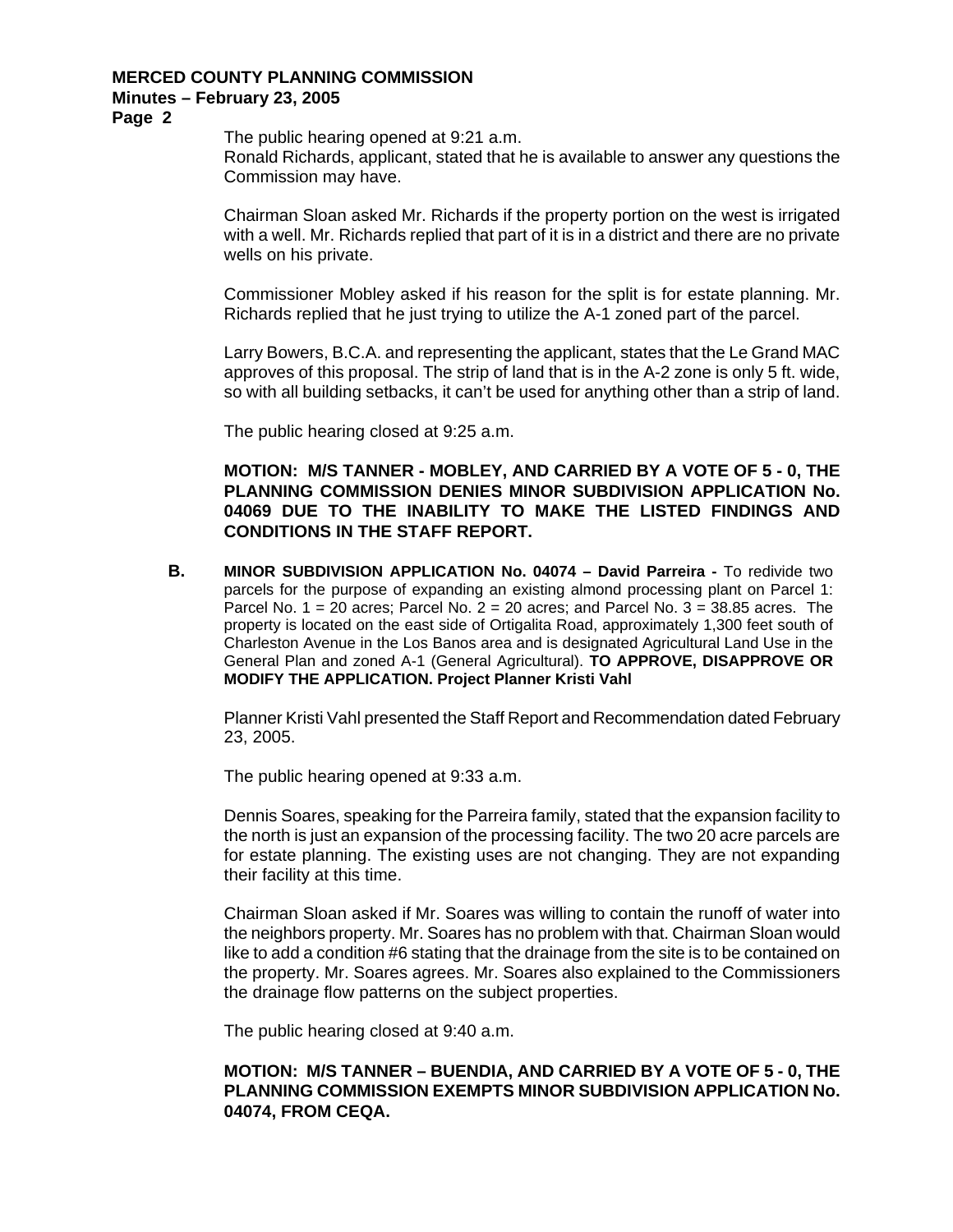**Page 3** 

**MOTION: M/S TANNER - BUENDIA, AND CARRIED BY A VOTE OF 5 - 0, THE PLANNING COMMISSION CONCURS WITH THE STAFF REPORT AND RECOMMENDATION DATED FEBRUARY 23, 2005, AND MAKES THE 10 FINDINGS SET FORTH IN THE STAFF REPORT AND, BASED ON THOSE 10 FINDINGS, APPROVES MINOR SUBDIVISION APPLICATION No. 04074 SUBJECT TO THE 6 CONDITIONS SET FORTH IN THE STAFF REPORT AS FOLLOWS:** 

#### **Conditions:**

- 1. A parcel map, including all parcels involved, shall be recorded within two (2) years of the Hearing Officer Approval date as required by the Subdivision Map Act and Merced County Subdivision Code.
- 2. The applicant shall comply with all County, State and Federal regulations.
- 3. The division shall conform to the Approved Exhibit and legal description.
- 4. The property owner shall dedicate to the County of Merced, annotated on the parcel map, an additional 10-foot width of right-of-way along the entire frontage of Ortigalita Road.
- 5. All access easements must be recorded prior to the recordation of the final parcel map.
- 6. All drainage generated from the property shall be retained on-site.
- **C. MINOR SUBDIVISION APPLICATION No. 04077 Bert & Nancy Crane** To subdivide a 57.8 acre parcel into two parcels; Parcel  $1 = 28.8$  acres and Parcel  $2 = 29.0$  acres. The project is located on the south side of Cottonwood Road, 1,760 feet west of Highway 33 in the Gustine area. The project site is designated as Agricultural land use in the General Plan and zoned A-1 (General Agricultural). **TO APPROVE, DISAPPROVE OR MODIFY THE APPLICATION. Project Planner Dave Gilbert**

Planner Dave Gilbert presented the Staff Report and Recommendation dated February 23, 2005. A letter was passed out to each Commissioner from neighbors, Alan & Shirley Santos stating their concerns with this application.

The public hearing opened at 9:50 a.m.

Bert Crane, applicant, stated that the purpose of this application is for estate planning. This will remain in agriculture. He is available for any questions.

Alan Santos, neighbor west of the subdivision, has concerns with the nut processing plant and the noise and traffic generated. Cottonwood Road has no adequate parking and there is too much traffic going down that road. He feels that the nut processing plant wants to purchase the divided land and expand their company.

Chairman Sloan states that the nut processing plant is not pertinent to this application. If in the future, if the divided land was purchased by the nut processing plant, and if they would want to expand, that would be a different application and Mr. Santos' concern can be addressed then. Mr. Santos understands.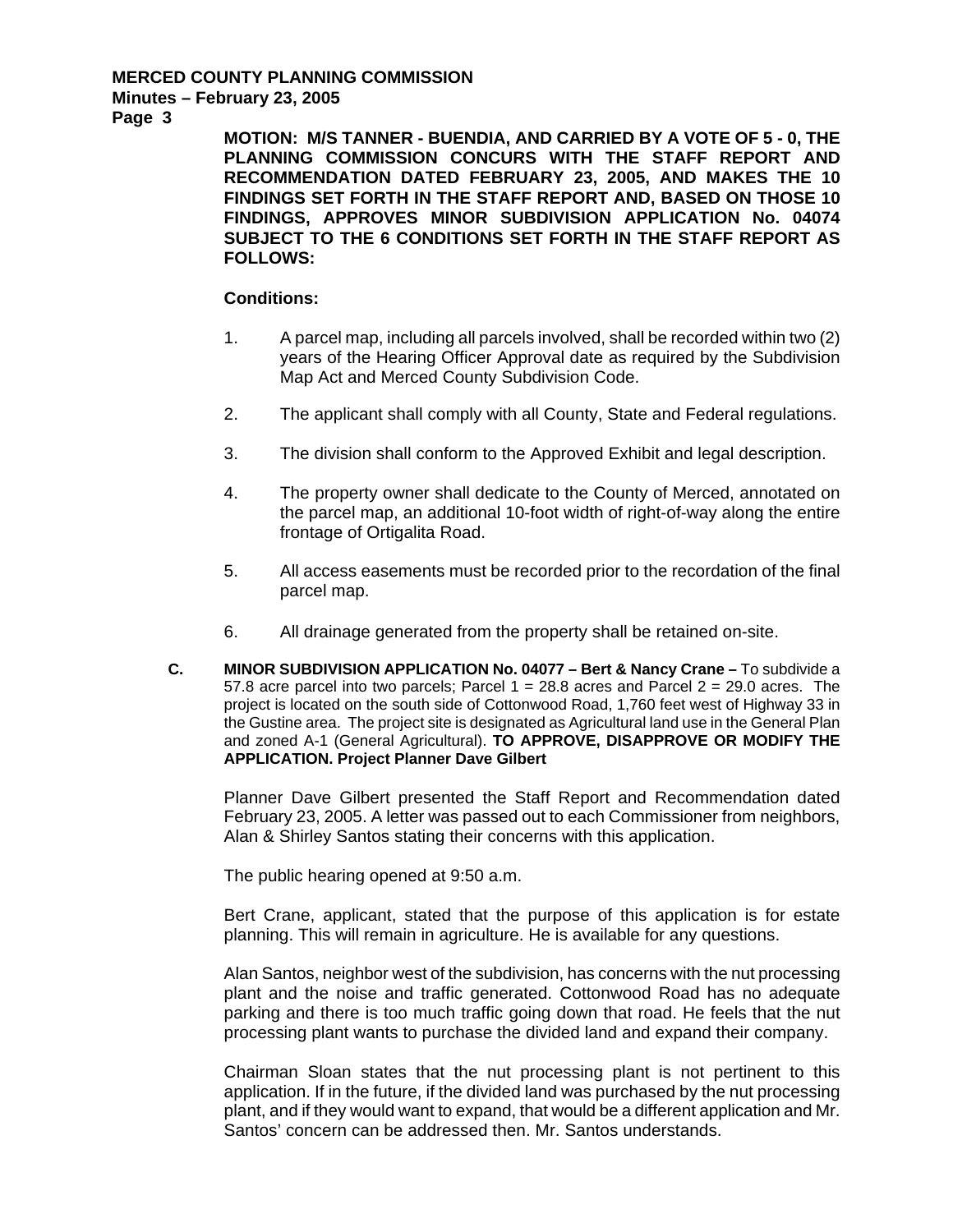**Page 4** 

Waleen Bederman, owner of the home adjacent to the property that is being split, is concerned with the smell of the dairy and feels it is a legitimate concern if a home is going to be built on the split. Chairman Sloan indicated that the location of the dairy has no bearing on the consideration of this parcel split.

The public hearing closed at 9:54 a.m.

**MOTION: M/S TANNER - BUENDIA, AND CARRIED BY A VOTE OF 5 - 0, THE PLANNING COMMISSION EXEMPTS MINOR SUBDIVISION APPLICATION No. 04077, FROM CEQA.** 

**MOTION: M/S TANNER - BUENDIA, AND CARRIED BY A VOTE OF 5 – 0, THE PLANNING COMMISSION CONCURS WITH THE STAFF REPORT AND RECOMMENDATION DATED FEBRUARY 23, 2005, AND MAKES THE 11 FINDINGS SET FORTH IN THE STAFF REPORT AND, BASED ON THOSE 11 FINDINGS, APPROVES MINOR SUBDIVISION APPLICATION No. 04077 SUBJECT TO THE 3 CONDITIONS SET FORTH IN THE STAFF REPORT AS FOLLOWS:** 

#### **Conditions:**

- 1. A parcel map, including all parcels involved, shall be recorded within two (2) years of the Planning Commission approval date as required by the Subdivision Map Act and Merced County Subdivision Code.
- 2. A Right-to-Farm Certificate shall be placed on the parcel map notifying the potential buyers of the resulting parcels that the subject property is in the vicinity of active farming operations and residents may be subject to inconveniences or discomforts resulting from the pursuit of agricultural operation.
- 3. The applicant shall pay for and submit a new Williamson Act Contract to encumber the resulting 57.8 acre prior to recordation of the Certificate of Compliance.
- **D. MAJOR SUBDIVISION APPLICATION No. 04012 "Estancia" Flansberg and Rucker**  To subdivide 35 acres into 25 one acre parcels located west of Hillcrest Drive approximately  $1/8<sup>th</sup>$  of a mile south of Old Lake Road. The property is designated Merced Rural Residential Center-Agricultural Residential land use in the General Plan and zoned A-R (Agricultural Residential). **TO APPROVE THE NEGATIVE DECLARATION AND APPROVE, DISAPPROVE OR MODIFY THE APPLICATION. Project Planner Keith Woodcock**

Assistant Director Keith Woodcock presented the Staff Report and Recommendation dated February 23, 2005. Alfred Alvarez of County Public Works/Road Division also added that Condition #2 needs a sentence added regarding improvements needing to be designed to meet City of Merced standards. Condition #20 also needs to be changed regarding the ditches being maintained by property owners and noticed and recorded in CC& R's. Condition #24 needs to be reworded so that trees shall not be placed within road right of ways or any public utility easements. He asked for consideration on Condition #28, that they would rather have a 90 degree road than an angled driveway.

The public hearing opened at 10:06 a.m.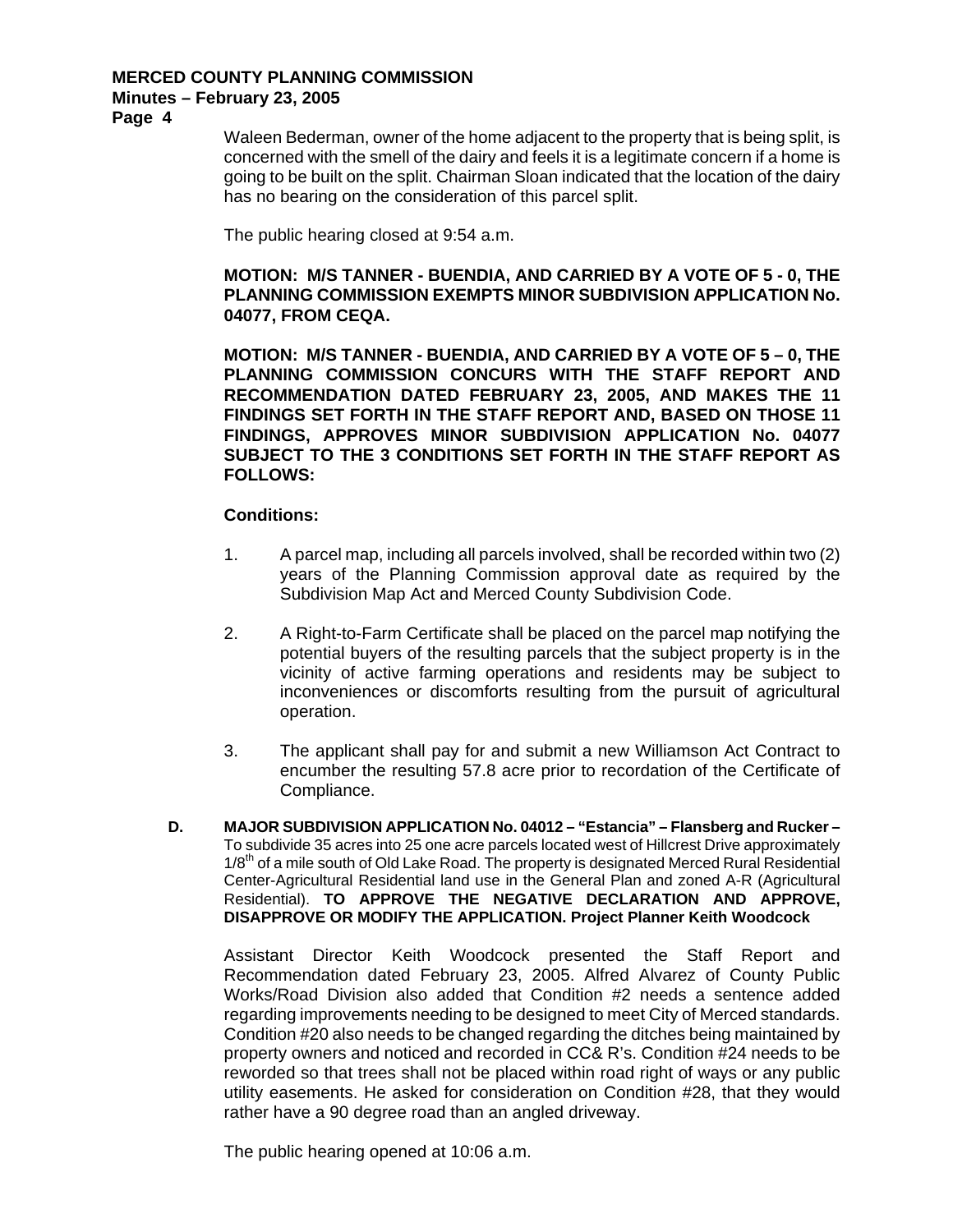**Page 5** 

Garth Pecheninno, representative for Rucker Construction, wants to clarify for the Commission the changes to the conditions. He states that the whole area is being developed into 1 acre lots. The property owner to the south wishes to develop it into 1 acre lots. The remainder of the area will be developed into Rural Residential one acre lots and area to the north is the church. There eventually will be four points of access to the subdivision. The only issue he has with the conditions Mr. Alvarez pointed out was the 20 ft. access road to the parcel that fronts on G Street; the City wanted that as an option if for some reason they couldn't provide access to that parcel from the properties to the north. Another issue is the street trees; in the final letter from the City, the street trees were not included in that letter; they withdrew that request and would like to remove that condition. Also, on Condition #25, they will build the streets to the City street standards, but will not have the street extend into the south line.

Chairman Sloan asked Mr. Pechennino if he had any problem with the language change on Condition #20. Mr. Pechennino replied no, it was fine. Chairman Sloan asked if condition #2 as far as language to construct the improvements to the City of Merced standards would be ok also. Mr. Pechennino replied yes.

Mr. Pechennino indicated that a road circulation plan could be done as agreed by the City, County and the applicant.

William Nicholson, Planning Director, explained that one alternative could be to stay with the original map and if a letter is received from the City of Merced confirming that they don't want the north/south road, then that map could be recorded. If the City of Merced says no, then we could use the revised map. The applicant could ask to modify the map and bring it back to revisit.

Bob Rucker, Rucker Construction, states that he is fine with and agrees to all the conditions.

Alfred Alvarez, Public Works/Roads Division, also agrees to the conditions.

The public hearing closed at 10:16 a.m.

**MOTION: M/S TANNER - BUENDIA, AND CARRIED BY A VOTE OF 5 - 0, THE PLANNING COMMISSION APPROVES THE NEGATIVE DECLARATION PREPARED FOR MAJOR SUBDIVISION APPLICATION No. 04012.** 

**MOTION: M/S TANNER - BUENDIA, AND CARRIED BY A VOTE OF 5 – 0, THE PLANNING COMMISSION CONCURS WITH THE STAFF REPORT AND RECOMMENDATION DATED FEBRUARY 23, 2005, AND MAKES THE 12 FINDINGS SET FORTH IN THE STAFF REPORT AND, BASED ON THOSE 12 FINDINGS, APPROVES MAJOR SUBDIVISION APPLICATION No. 04012 SUBJECT TO THE 30 CONDITIONS SET FORTH IN THE STAFF REPORT WITH CHANGES BEING MADE TO CONDITION #2 AND CONDITION #20 TO READ AS FOLLOWS:** 

#### **Conditions:**

1. The Final Map shall be recorded within two years of the Planning Commission approval date.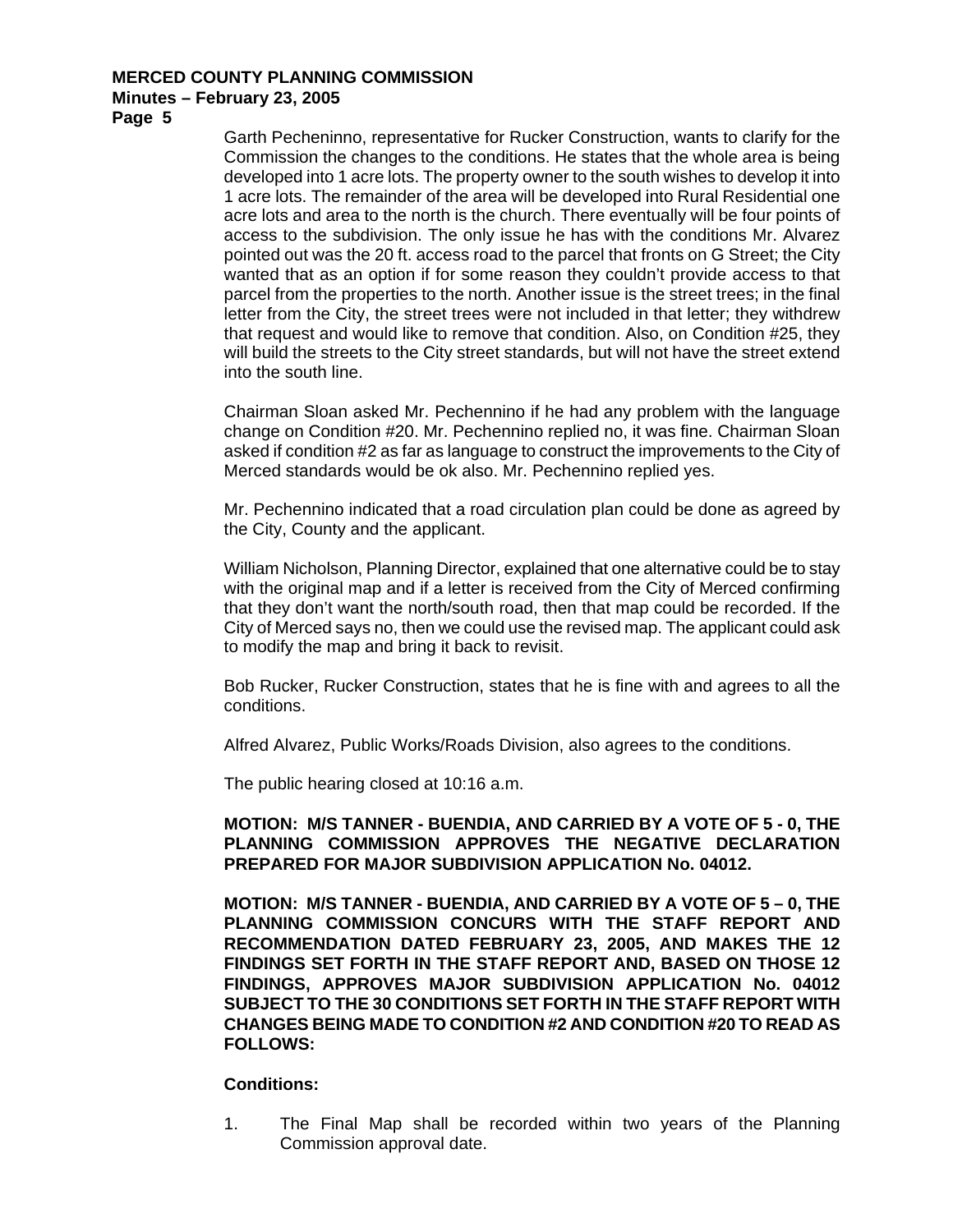- 2. The developer shall satisfy Improvement Level 1 requirements as set forth in Chapter 16.08 of the Merced County Code. Such improvements generally include dedication of right-of-way and public utility easements, roadway construction and installation of matching pavement along existing roadways, streetlighting, storm drainage system and undergrounding or relocation of utilities and irrigation facilities. Improvements shall be designed to meet the City of Merced standards.
- 3. The applicant shall release and relinquish all abutter's rights of access to and from the entire G Street frontage of Lots 16, 17 and 18.
- 4. Prior to recording the final map, the developer shall enter into a 'Subdivision Drainage Agreement' with the Merced Irrigation District Drainage Improvement District No. 1 and provide the County with a letter from the District stating that they will accept storm drainage water from this subdivision and that all applicable fees have been paid.
- 5. All lot grading shall be completed, all underground improvements shall be installed and aggregate base material on all new streets shall have been rough graded and compacted, prior to the issuance of any building permits. The developer shall enter into an agreement with Public Works that no occupancy shall take place until such time as all improvements are completed.
- 6. Streets shall be named and designated pursuant to Section 17.04.050.B of the Merced County Code.
- 7. Dedicate a 10-foot wide public utility easement along G St. and Hillcrest Rd.
- 8. Dedicate 25-foot radii at the intersections of Vista a la Montana Road and Hillcrest Road.
- 9. Dedicate to the City of Merced by separate instrument, road right of way along the G Street frontage of the subdivision. Dedicate on the final map a landscape easement, per City of Merced requirements, to the County of Merced. A signature block for the City of Merced approval shall be placed on the title sheet of the improvement plans.
- 10. A temporary turn-around shall be dedicated and installed on either Lot 18 or 19 and a non-access easement shall be dedicated at the dead-end street
- 11. A residential cul-d-sac bulb shall be constructed at the north end of Vista a la Sierra Road if a modification to Minor Subdivision No. 03009 is not approved.
- 12. Any required fencing along the G Street frontage of the subdivision to be maintained through a zone of benefit administered by the County shall be constructed of masonry. The developer shall provide all documentation and shall pay all fees associated wit the formation of a landscaping maintenance zone of benefit in County Service Area No. 1 for the maintenance of any required landscaping along the G Street frontage of the subdivision or along the Vista a la Montana Road frontage of the storm drainage basin.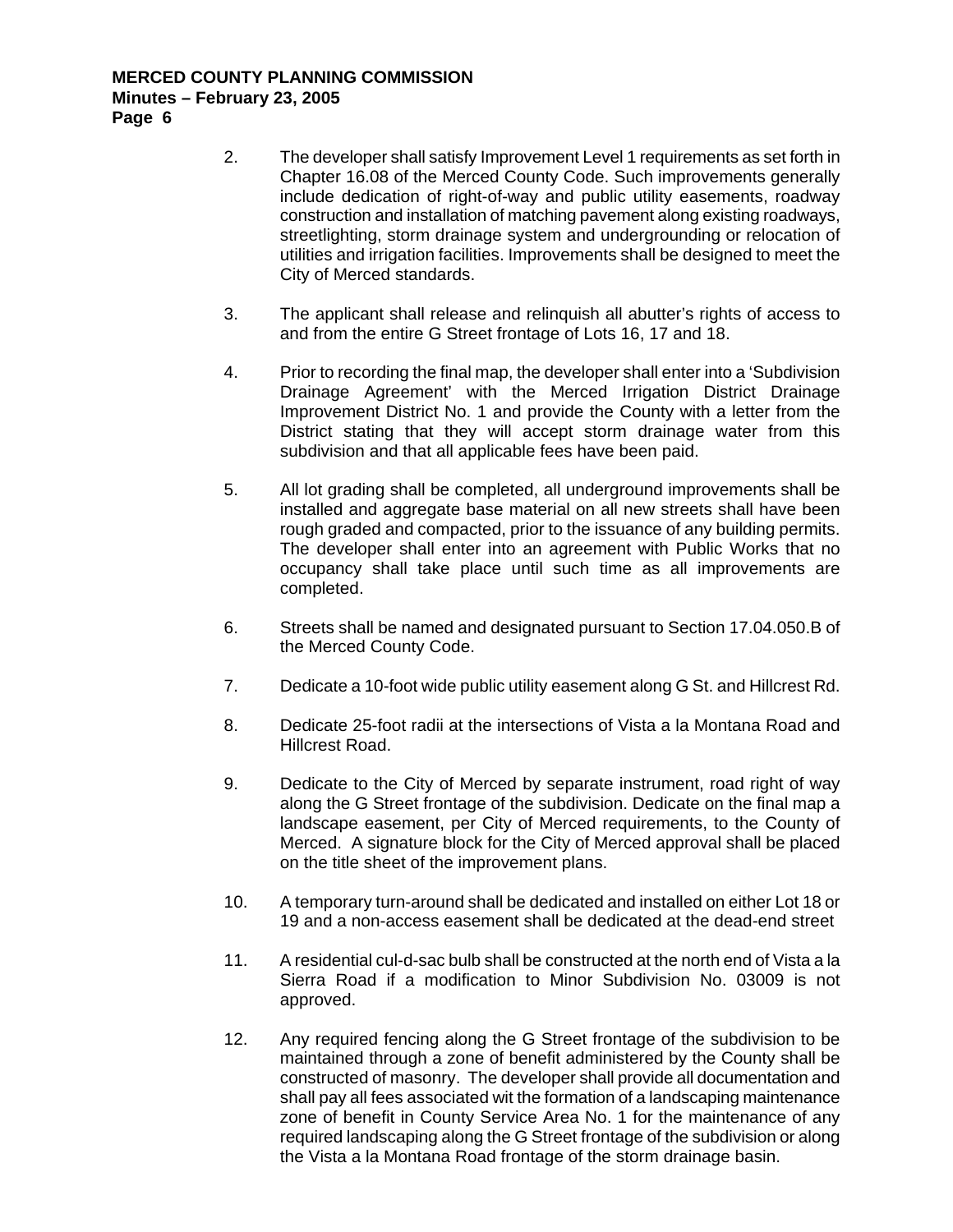**Page 7** 

- 13. The storm detention drainage basin shall be constructed to the City of Merced standards and unless otherwise contravened by city standards shall be constructed with 4:1 (horizontal:vertical) or flatter side slopes beginning 10 feet inside of the fence line along with an 8:1 sloped ramp to allow access to the bottom of the basin.
- 14. Hillcrest Road shall be reconstructed from centerline.
- 15. The developer shall enter into an appropriate crossing agreement with the Merced Irrigation District (MID) for any crossings over or under MID facilities including, but not limited to, driveways, utilities or conduits.
- 16. The developer shall enter into a Joint Use Agreement between MID and the County for that portion of Links Avenue coterminous with MID's 20 foot wide easement.
- 17. A minimum distance shall be kept between septic systems and MID facilities.
- 18. The developer shall underground both the Lower Golf Lateral and the Six Mile Drain to the satisfaction of the Merced Irrigation District.
- 19. The developer shall provide centerline striping for those new roads which intersect existing peripheral streets.
- 20. The proposal shall provide for side and back yard drainage ditches, as applicable, on the lots in order to convey off site storm water runoff through the lot to a public roadside transmission facility and to prevent runoff onto an abutting lot. Property owners shall maintain all required drainage ditches. This condition shall be included in the CC & R's.
- 21. A signature block shall be provided for the Merced Irrigation District on all improvement plans associated with storm drainage discharge to MID facilities.
- 22. Prior to recording the final map, the developer shall submit a landscaping plan to the Merced County Planning Department that provides for the installation of a fence and landscaping screen around the proposed storm water detention basin.
- 23. Construction activities disturbing five or more acres are required by the State Water Resources Control Board (SWRCB) to obtain a General Construction Activity Stormwater Permit and a National Discharge Elimination System (NPDES) permit. Prior to the initiation of grading, the project sponsor shall prepare and implement a Storm Water Pollution Prevention Plan (SWPPP) designed to reduce potential impacts to water quality during construction of the project.
- 24. Street trees shall be provided in the front yard of each lot. The tree species shall be accepted by the County Department of Public Works Parks and Recreation Division and Planning Department as part of the improvement plan approval process.
- 25. The original tentative map is approved subject to the receipt of a letter from the City of Merced confirming their acceptance of the road system depicted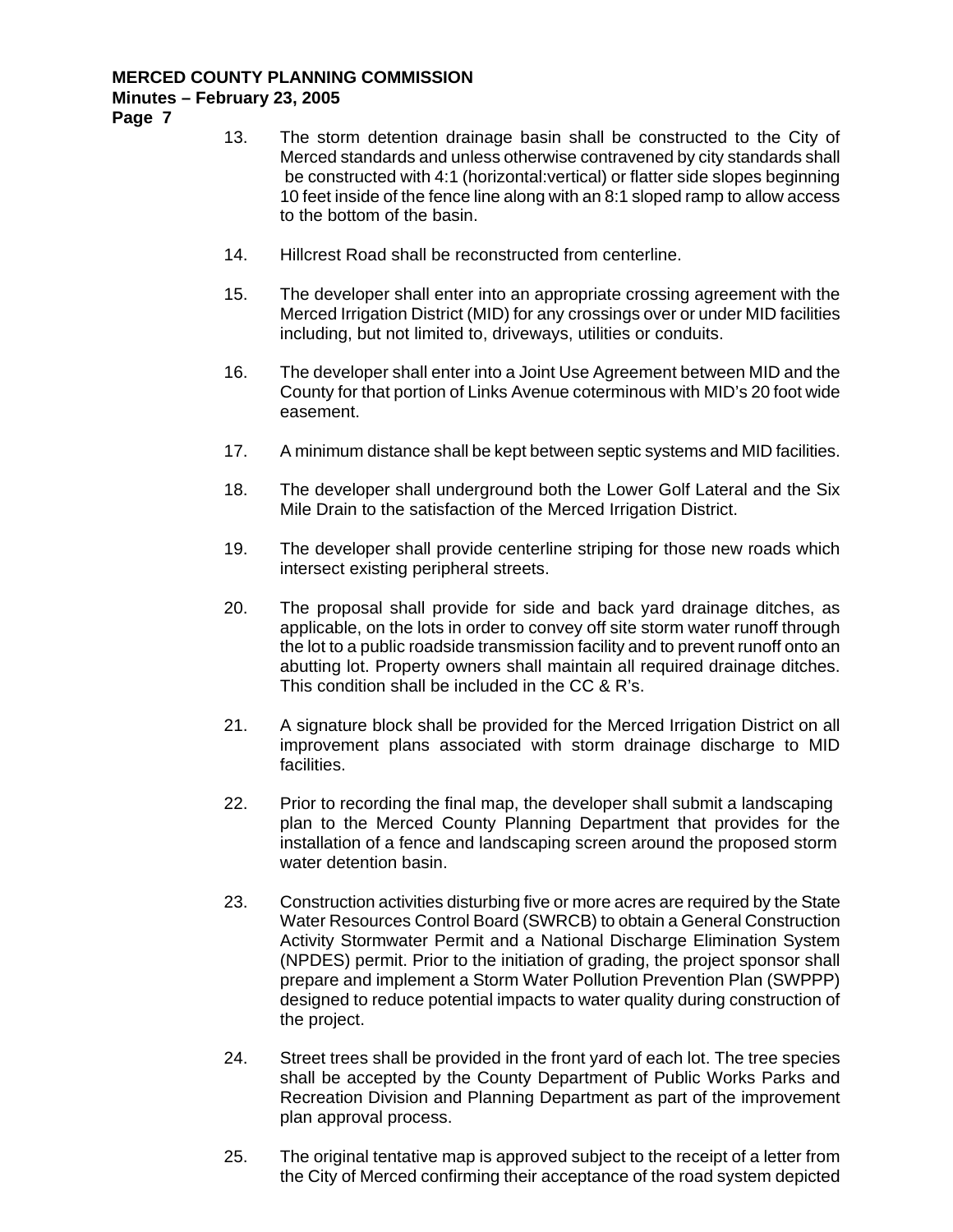**Page 8** 

on the original tentative map. However, if the City does not agree with the original tentative map, the revised map presented at the February 23, 2005 Commission hearing shall be the approved map. The revised map identifies "Vista A La Sierra Road" connecting to the adjacent property to the south.

- 26. Access to the project's street system shall be provided to the back end of any existing homesteads fronting "G" Street that would be created as separate parcels by the proposed map so as to access to be reversed at a later date, to the interior street system, if the City finds it necessary for safety and efficiency purposes to shift access points away from "G" Street.
- 27. A 20-foot easement shall be provided for APN 052-390-002 for access to the roadway shown as "Vista A La Montana" on the tentative map, unless an alternative access is agreed to by the City of Merced and Merced County Planning and Public Works Departments.
- 28. This project shall comply with the Standard Conditions in Planning Commission Resolution No. 97-1.
- 29. For the purpose of mitigation and/or condition monitoring, a fee in the amount of **\$276.00** shall be required. The fee shall be paid prior to recordation of the Final Map.
- **E. CONDITIONAL USE PERMIT APPLICATION NO. 03011 Ed and Mary Gomes** To construct a new dairy facility to support 5,600 animal units on a 1,213 acre project site. The property is located on the west side of Coyote Road and on the north side of State Highway 152 in the El Nido area and is designated Agricultural in the General Plan and zoned A-1 (General Agricultural). **TO CERTIFY THE FINAL ENVIRONMENTAL IMPACT REPORT, AND TO APPROVE, MODIFY OR DISAPPROVE THE APPLICATION, AND ADOPT THE FINDINGS OF FACT AND MITIGATION MONITORING PROGRAM. Project Planner James Holland**

Planner James Holland presented the Staff Report and Recommendation dated February 23, 2005. Gene Smith of Quad Knopf also spoke on the proposal, providing an overview of the CEQA process followed on the project.

Chairman Sloan commended Gene Smith and Planner James Holland for their work on this project.

The public hearing opened at 11:05 a.m.

No one spoke in favor or opposition to this application.

The public hearing closed at 11:06 a.m.

#### **MOTION: M/S TANNER - BETTENCOURT, AND CARRIED BY A VOTE OF 5 - 0, THE PLANNING COMMISSION APPROVES THE NEGATIVE DECLARATION PREPARED FOR CONDITIONAL USE PERMIT APPLICATION NO. 03011.**

**MOTION: M/S TANNER – BETTENCOURT, AND CARRIED BY A VOTE OF 5 - 0, THE PLANNING COMMISSION CONCURS WITH THE STAFF REPORT AND RECOMMENDATIONS DATED FEBRUARY 23, 2005, AND ADOPTS THE RESOLUTION TO CERTIFY THE ENVIRONMENTAL IMPACT REPORT, ADOPTS THE FINDINGS OF FACT, THE STATEMENT OF OVERRIDING CONSIDERATIONS AND THE MITIGATION MONITORING PLAN AND MAKES**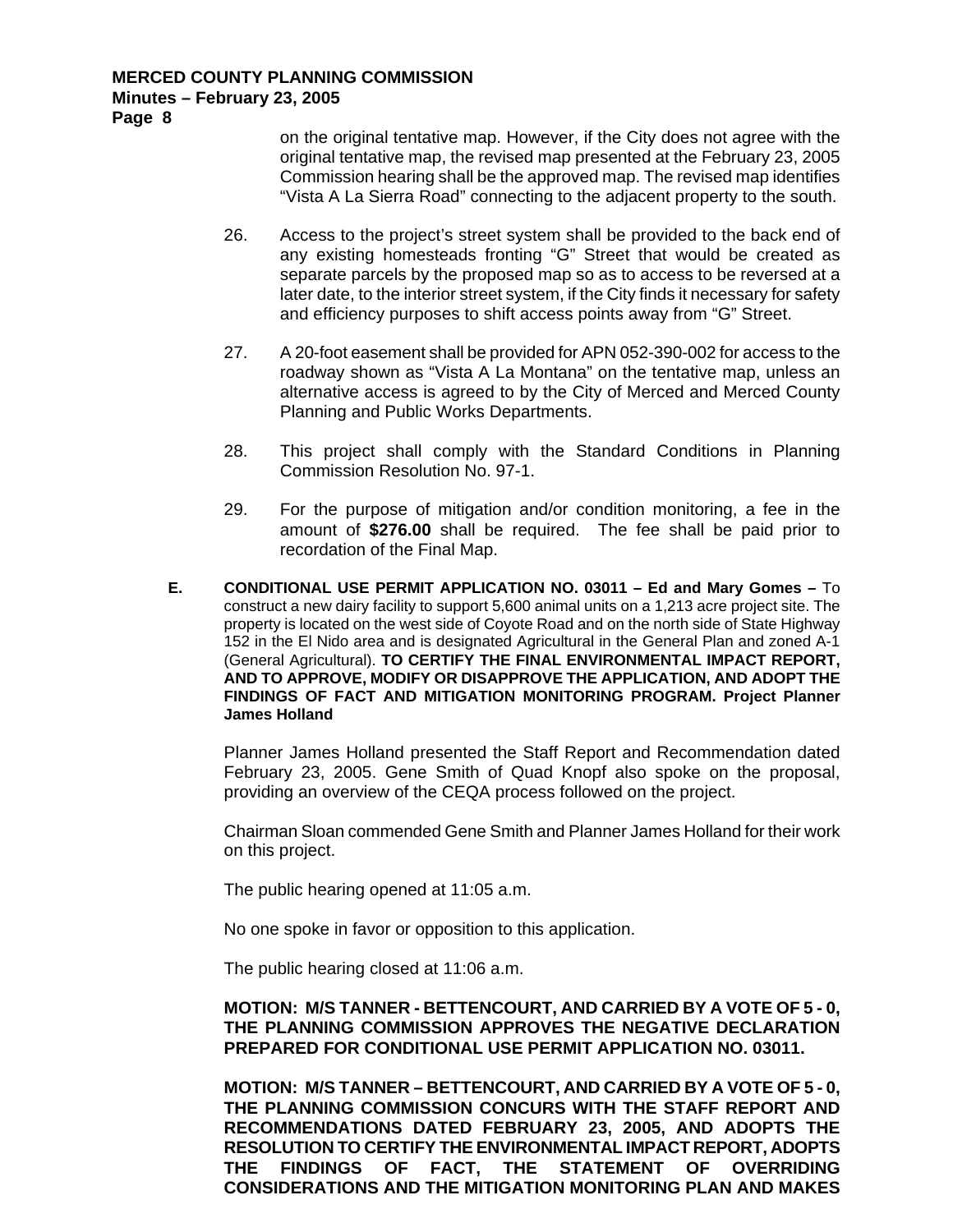**Page 9** 

**THE 13 FINDINGS SET FORTH IN THE STAFF REPORT AND, BASED ON THOSE 13 FINDINGS, APPROVES CONDITIONAL USE PERMIT APPLICATION NO. 03011 SUBJECT TO THE 5 CONDITIONS SET FORTH IN THE STAFF REPORT AS FOLLOWS: Conditions:** 

- 1. Conditional Use Permit No. 03011 is granted for the construction and operation of a 5,600 animal unit milk cow dairy on 1,213 acres of land.
- 2. The Gomes Dairy project shall be located, developed and operated in a manner described on the approved plot plan, Comprehensive Nutrient Management Plan, mitigation measures, mitigation monitoring and reporting program, and conditions of this permit. Any changes or proposed modifications to the approved project would be based on a written request of the applicant to the Planning Director.
- 3. All mitigation measures identified in the Environmental Impact Report are adopted and incorporated by reference as project conditions.
- 4. The project shall comply with all applicable regulations administered by the County Fire, Health, Planning and Public Works Departments.
- 5. For the purpose of condition and mitigation monitoring, an annual conditions monitoring fee in the amount of **\$480.00** shall be paid prior to utilizing the conditional use permit.
- **F. CONDITIONAL USE PERMIT APPLICATION No. 03008 Betty Dart** To allow the excavation of 250,000 cubic yards of sand and dirt over a five year period in order to level land for future farming operations. The maximum depth of excavation would be 25 feet as measured from the highest existing grade. The property is located on the north side of Shaw Avenue and 330 feet east of Shaffer Road in the Winton Area. The property is designated Agricultural in the General Plan and zoned A-1 (General Agricultural) (25.5 acres). **TO APPROVE THE MITIGATED NEGATIVE DECLARATION AND APPROVE, DISAPPROVE OR MODIFY THE APPLICATION. Project Planner Keith Woodcock**

Assistant Director Keith Woodcock presented the Staff Report and Recommendation dated February 23, 2005. Alfred Alvarez, of County Public Works/Road Division, states that they are asking for an additional 10 ft. road dedication along Shaw Avenue.

The public hearing opened at 11:25 a.m.

Mike Smith, CCPS, stated that he has reviewed the Initial Study and Staff Report. He added that Condition #10 is missing from the staff report and if it was a numbering error; it was acknowledged that it was a number error.

Jeff Welch, of Black Diamond Aggregates, states that he intends to comply with standards. His intent is to compact and base rock the actual access road into the site. He would like to strike the 2<sup>nd</sup> paragraph on Page 2 of staff report regarding Bell Drive.

Chairman Sloan asked Mr. Welch if he had problems with the conditions from the Road Department. Mr. Welch replied no.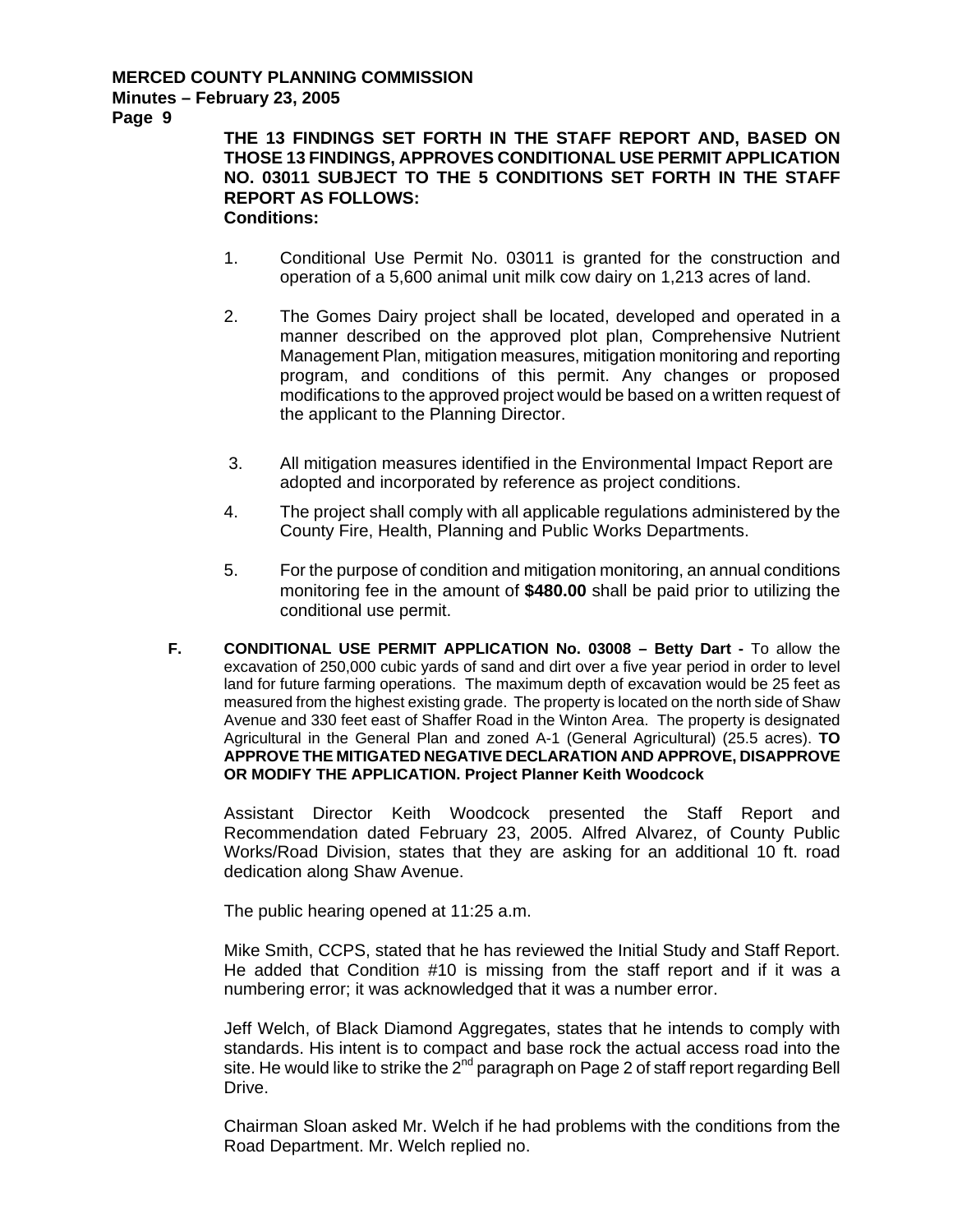**Page 10** 

Commissioner Tanner asked if the driveway entrance is going to be compacted. Mr. Welch responded that they'll be paving right off the roadway into the driveway.

The public hearing closed at 11:28 a.m.

Commissioner Tanner stated that Condition #17 can be just added to Condition #10 since it was number incorrectly on the staff report.

**MOTION: M/S TANNER - MOBLEY, AND CARRIED BY A VOTE OF 5 - 0, THE PLANNING COMMISSION APPROVES THE MITIGATED NEGATIVE DECLARATION PREPARED FOR CONDITIONAL USE PERMIT APPLICATION No. 03008.** 

**MOTION: M/S TANNER - MOBLEY, AND CARRIED BY A VOTE OF 5 - 0, THE PLANNING COMMISSION CONCURS WITH THE STAFF REPORT AND RECOMMENDATION DATED FEBRUARY 23, 2005, AND MAKES THE 8 FINDINGS SET FORTH IN THE STAFF REPORT AND, BASED ON THOSE 8 FINDINGS, APPROVES CONDITIONAL USE PERMIT APPLICATION No. 03008 SUBJECT TO THE CONDITIONS SET FORTH IN THE STAFF REPORT WITH A MODIFICATION BEING MADE TO CONDITION #9 AND TWO ADDED CONDITIONS FOR A TOTAL OF 16 CONDITIONS TO READ AS FOLLOWS:** 

#### **Conditions:**

- 1. Conditional Use Permit No. 03-008 is granted only for the following:
	- a. Maximum production 250,000 cubic yards.
	- b. Life of Permit: Maximum of five years (until 12/31/2011).
	- c. Maximum Area to be excavated: 25.5 acres.
	- d. Maximum depth of excavation: 25 feet below highest pre-mining surface grade - elevation 180 to 184 feet.
	- e. All mining and related uses shall be located, developed, and operated in a manner described on the approved plot plan, cross sections, elevations, and the conditions of this permit.
- 2. Hours of Operation shall be limited to the following: Excavation shall be limited to 7AM to 6 PM, Monday through Friday.
- 3. Reclamation of the site shall conform to the approved Reclamation Plan. Reclamation shall commence within one year of the end of mining. Reclamation shall be completed within two years of the start of reclamation activities.
- 4. The operation of the site shall comply with the Mitigation Measures as adopted by the Merced County Planning Commission.
- 5. The project shall comply with standard conditions listed in Planning Commission Resolution No. 97-1.
- 6. Prior to exercising the permit, the applicant shall provide the County with a financial guarantee for reclamation of the site in the amount acceptable to the Planning and Community Development Director and incorporating relevant recommendations of the Department of Conservation's Office of Mine Reclamation.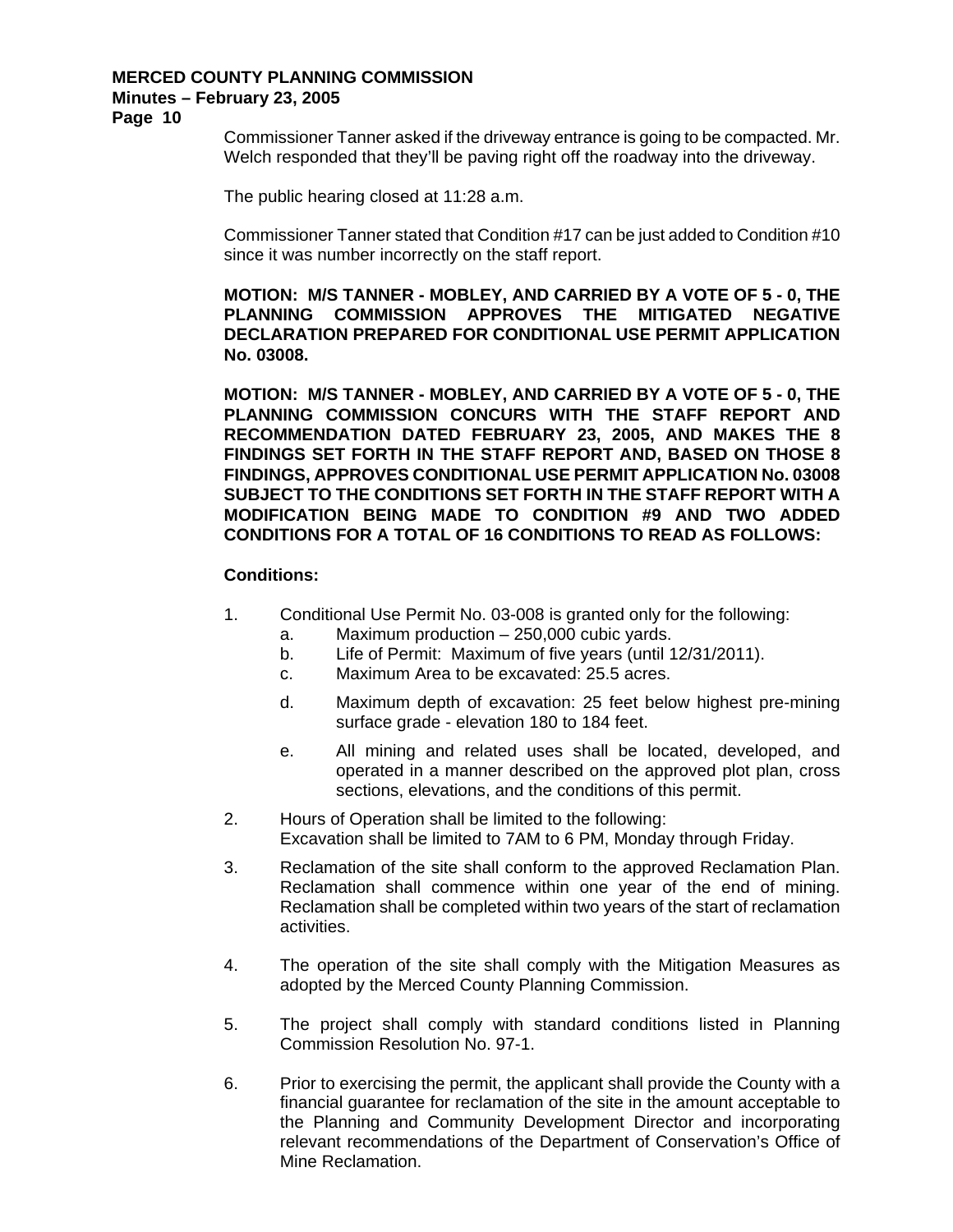**Page 11** 

- 7. Upon completion of the project, all the machinery and equipment associated with the mining operation shall be removed from the property, unless it will be used for the planned reclaimed use of the site.
- 8. Prior to commencing mining activities, the project sponsor or operator shall enter into an Agreement with the Merced County Department of Public Works to mitigate project impacts to County maintain roads. Said agreement shall include dedication of ten feet of right of way among the Shaw Avenue frontage of the property. A road impact fee of \$0.08 per ton shall be collected to offset impacts to County maintained roads.
- 9. The applicant shall furnish the Planning and Community Development Director with a report describing compliance with the reclamation plan by July 1st of each year. With each report, the permittee shall provide a map to scale, showing current progress and mining reclamation.
- 10. The Planning and Community Development Director or his designee shall review the report and inspect the mining operation to determine and assure continuing compliance with the approved reclamation plan and the Conditions of Approval. The applicant shall pay the County the actual cost of conducting inspections, annually or at other times, and shall make available to the Planning and Community Development Director such information necessary for determining compliance.
- 11. If the Conditional Use Permit is not used within one year, it shall become automatically void without further action. The Planning Commission may extend the Conditional Use Permit if a request is filed by the applicant prior to its expiration. (Zoning Code Section 18.50.09B).
- 12. If the use authorized by the Conditional Use Permit is abandoned or discontinued for a period of one year or more, the Planning and Community Development Department may initiate revocation proceedings at a public hearing before the Planning Commission.
- 13. During the life of the project, the project sponsor shall comply with the requirements of regional, state, and local agencies with jurisdiction over the project or resources affected by the project.
- 14. Prior to the sale/transfer/lease of the project site and/or operations, the applicant shall notify the Planning Department of said transaction. The intent of this condition is solely to keep the County apprised of the owner and operator of the site.
- 15. A commercial driveway approach shall be considered off Shaw Avenue.

# **VI. CORRESPONDENCE**

None

#### **VII. GENERAL BUSINESS**

There will be a General Plan Review Steering Committee meeting at 1pm today in the Board **Chambers**